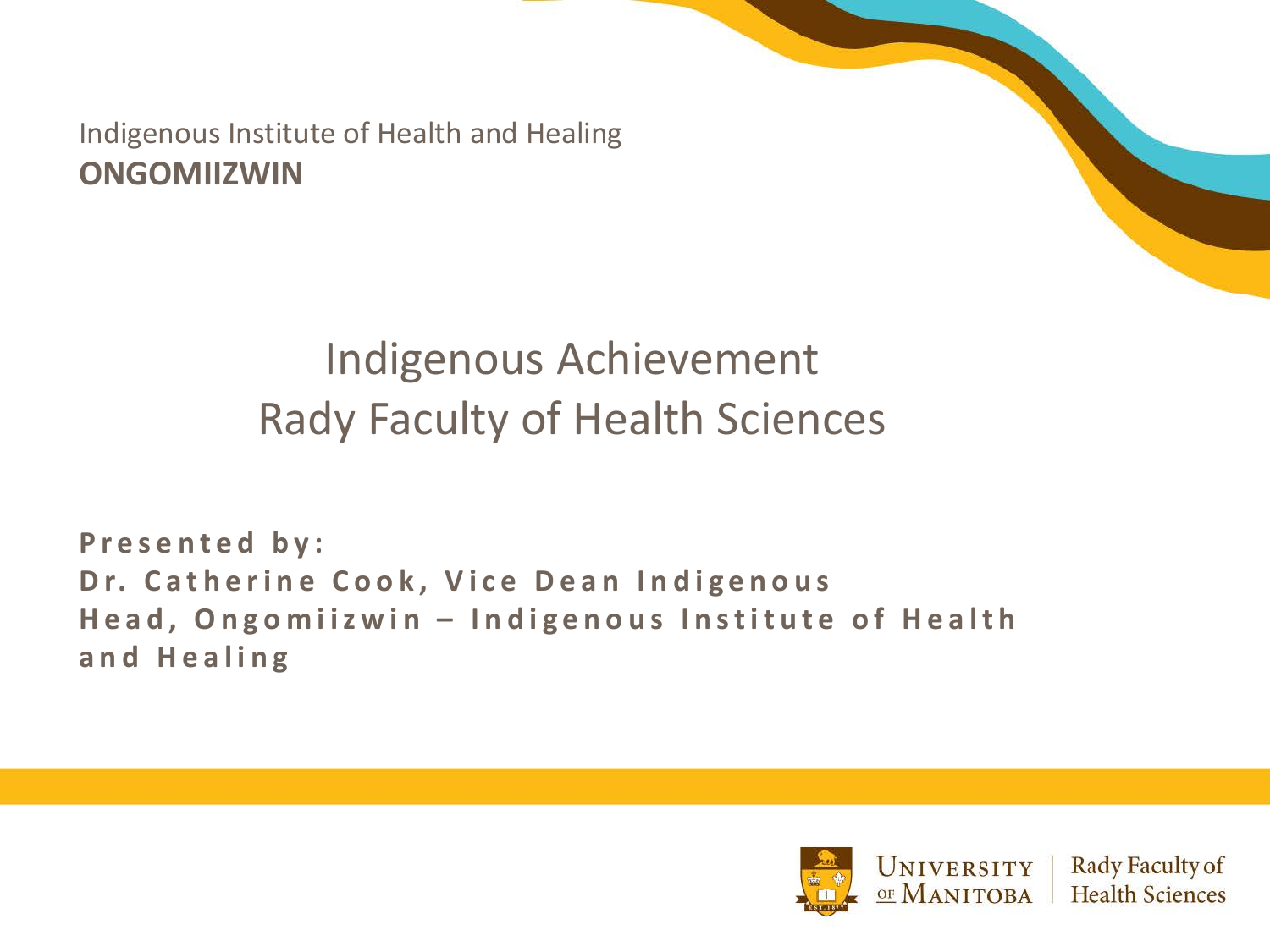# **Overview**

#### Indigenous Health at Rady Faculty of Health Sciences

- Structure
- Roles and Responsibilities
- Supports for Faculty, Staff and Students
- Curriculum
- Academic and Clinical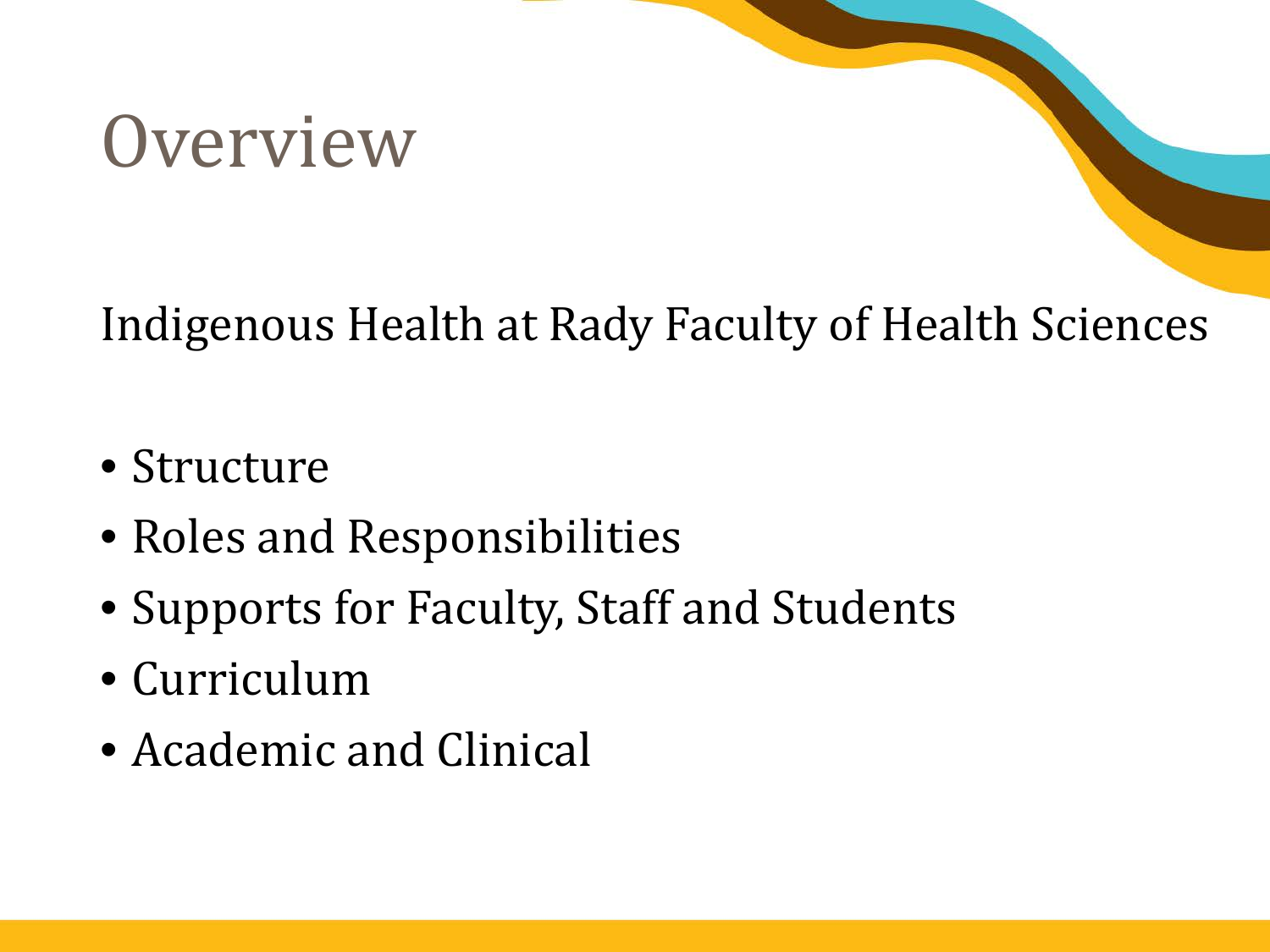# Structure – Indigenous Health

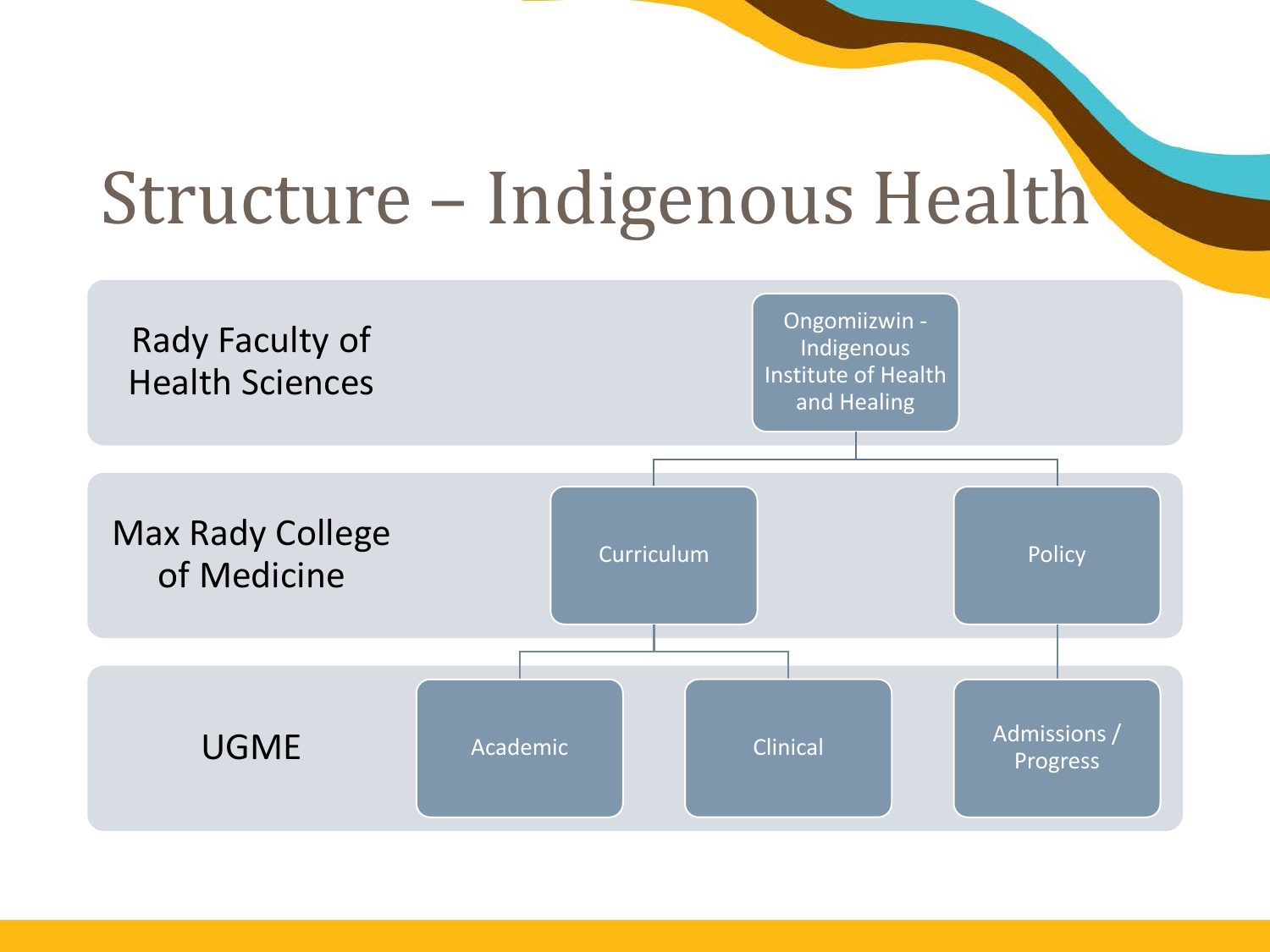## Ongomiizwin - Roles and Responsibilities

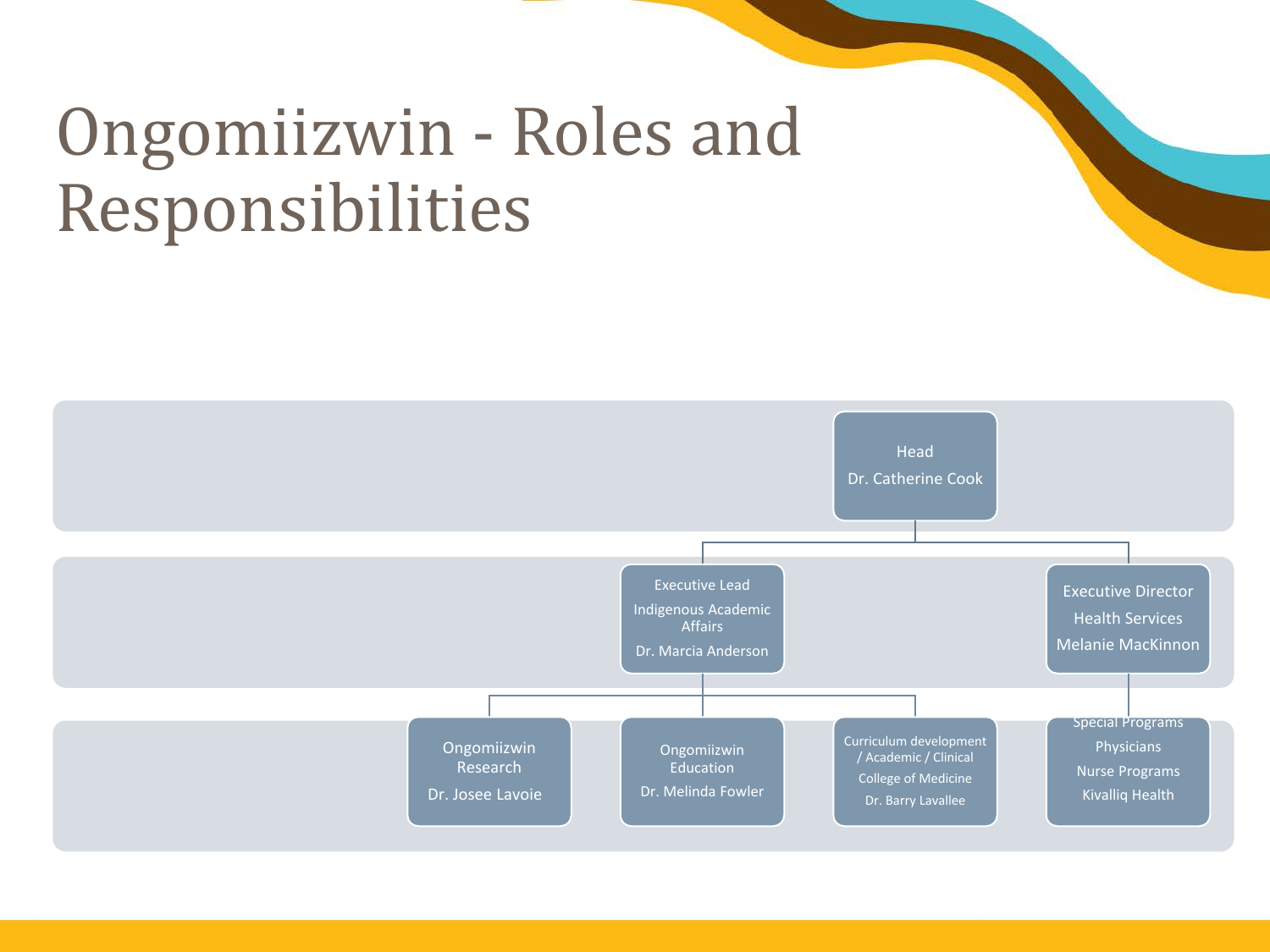# Ongomiizwin –

## Supports for Faculty, Staff and Students

Indigenous expertise for Policy and Curriculum Development

Research

- Indigenous Health Research Hub
- Framework for Research Engagement with First Nations, Metis and Inuit Communities
- Community Based Research / Participatory Action Research
- Mentoring

Education

- Academic and clinical supports for students
- Mentoring
- Curriculum development for longitudinal Indigenous Health course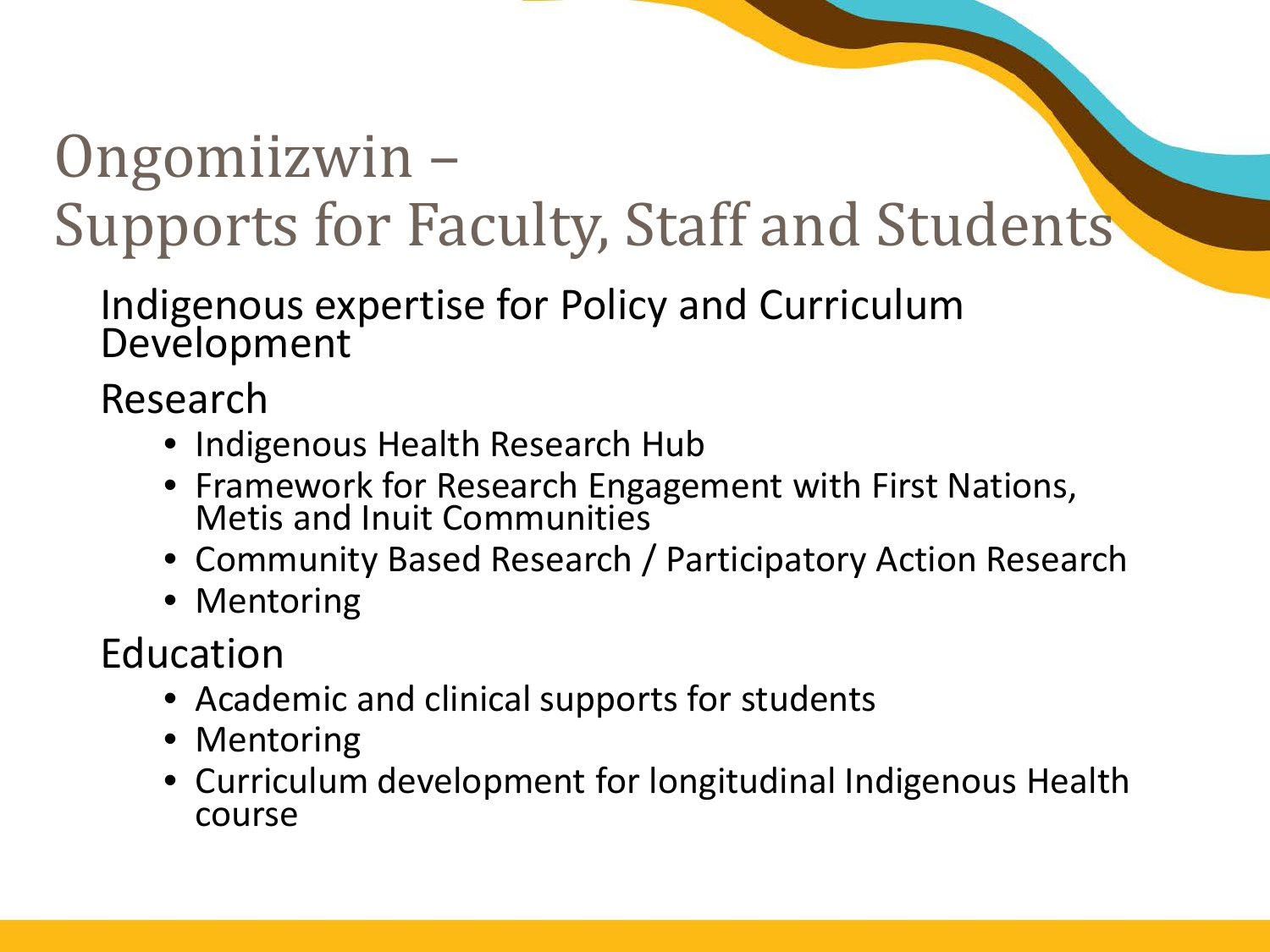## Ongomiizwin – Supports for Faculty, Staff & Students

- Indigenous Expertise for Policy and Curriculum Development
- Health Services
	- Community Health Programs Physicians, Specialists, Nursing Programs
	- Partnerships with Indigenous Leadership
	- Community Engagement
	- Mentoring